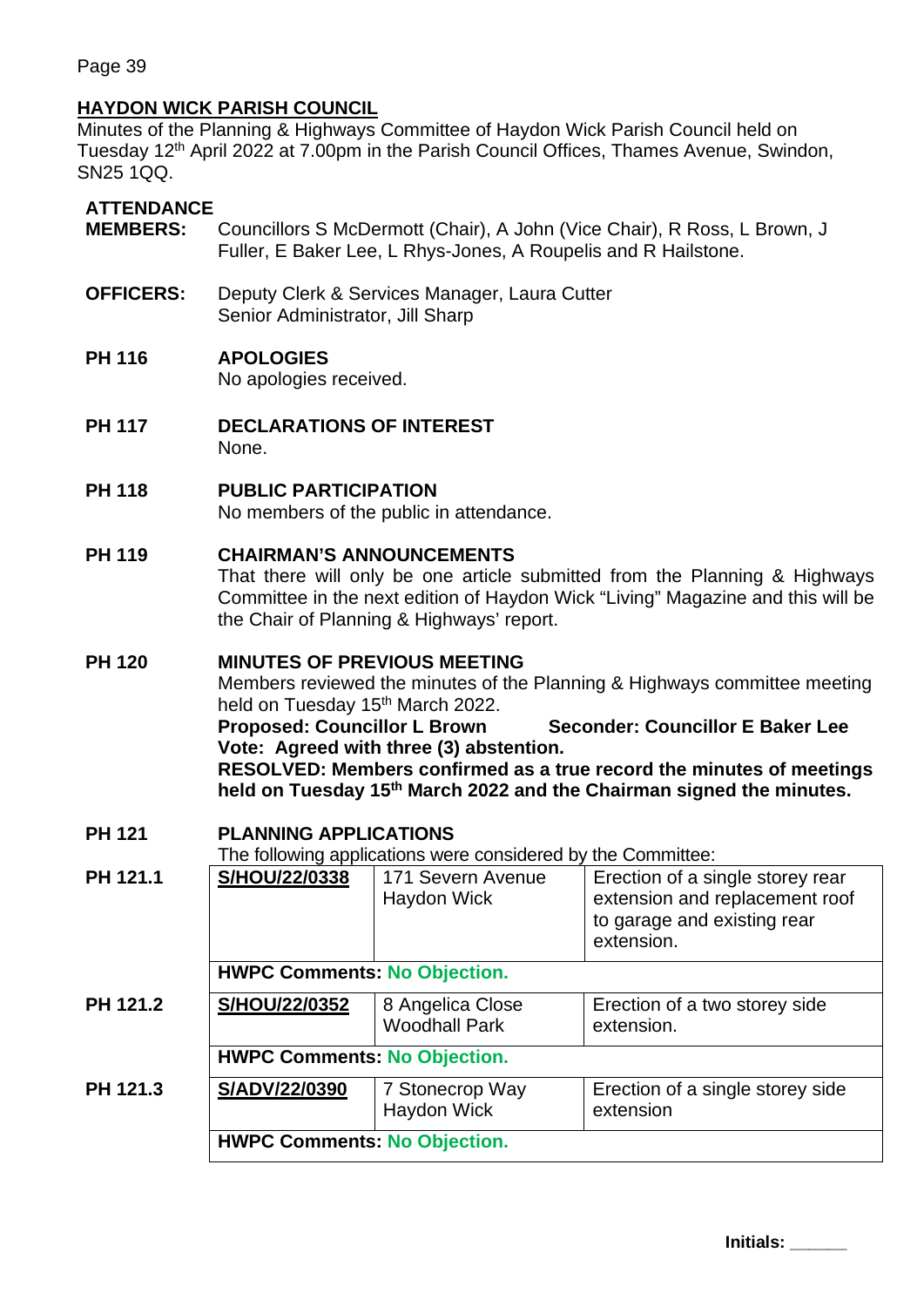Page 40

| PH 121.4 | S/ADV/22/0390                                                                                                                                                                                                                                                                                                                                                                                                   | Starbucks ASDA Car<br>Park, Orbital Park | Display of various illuminated and<br>non-illuminated signage.                                                                              |  |
|----------|-----------------------------------------------------------------------------------------------------------------------------------------------------------------------------------------------------------------------------------------------------------------------------------------------------------------------------------------------------------------------------------------------------------------|------------------------------------------|---------------------------------------------------------------------------------------------------------------------------------------------|--|
|          | <b>HWPC Comments: No Objection.</b>                                                                                                                                                                                                                                                                                                                                                                             |                                          |                                                                                                                                             |  |
| PH 121.5 | S/HOU/22/0422                                                                                                                                                                                                                                                                                                                                                                                                   | 8 Angelica Close<br><b>Woodhall Park</b> | Erection of a single storey garage<br>enlargement with associated<br>dormer and rear box dormer to<br>existing conservatory<br>development. |  |
|          | <b>HWPC Comments: Objection on the grounds that this is overdevelopment</b>                                                                                                                                                                                                                                                                                                                                     |                                          |                                                                                                                                             |  |
|          | of the site. The Committee does not wish for this to be called in to the                                                                                                                                                                                                                                                                                                                                        |                                          |                                                                                                                                             |  |
|          | <b>Planning Committee.</b>                                                                                                                                                                                                                                                                                                                                                                                      |                                          |                                                                                                                                             |  |
| PH 121.6 | S/HOU/22/0511                                                                                                                                                                                                                                                                                                                                                                                                   | 32 Holliday Close<br><b>Abbey Meads</b>  | Erection of a two storey side<br>extension.                                                                                                 |  |
|          | HWPC Comments: Objection on the grounds that this does not adhere<br>with SBC's Planning guidelines with regards to the height of the roofline<br>and the front building boundary line. If the Planning Officer grants the<br>application, the Committee wishes to seek clarification on the reasons for<br>doing so. The Committee does not wish for this to be called in to the<br><b>Planning Committee.</b> |                                          |                                                                                                                                             |  |

| <b>PH 122</b> | <b>GRANTS, REFUSALS, WITHDRAWALS, LAWFUL DEVELOPMENTS AND</b><br><b>PRIOR APPROVALS.</b><br>Members noted the following: |                                              |                                                                                                                                        |                                                                                                              |
|---------------|--------------------------------------------------------------------------------------------------------------------------|----------------------------------------------|----------------------------------------------------------------------------------------------------------------------------------------|--------------------------------------------------------------------------------------------------------------|
| PH 122.1      | S/HOU/21/1972                                                                                                            | 31 Southwold<br>Close<br><b>Oakhurst</b>     | Erection of a single<br>storey rear extension<br>and conversion of<br>garage into living<br>accommodation.                             | <b>Granted.</b><br><b>HWPC</b><br><b>Comments:</b><br>No objection.                                          |
| PH 122.2      | S/HOU/22/0074                                                                                                            | 40 Primrose<br>Close, Haydon<br><b>Wick</b>  | Erection of a single<br>storey side extension.                                                                                         | <b>Granted.</b><br><b>HWPC</b><br><b>Comments:</b><br>No objection.                                          |
| PH 122.3      | S/HOU/22/0061                                                                                                            | 56 Purton<br>Road Swindon<br>SN <sub>2</sub> | Erection of a two storey<br>rear extension, first floor<br>side extension and loft<br>conversion with 2 no.<br>dormer windows to rear. | <b>Granted.</b><br><b>HWPC</b><br><b>Comments:</b><br>No objection.                                          |
| PH 122.4      | S/HOU/22/0150                                                                                                            | 112 Cassini<br><b>Drive Oakhurst</b>         | Conversion of garage<br>into habitable space,<br>associated works and<br>construction of a<br>widened dropped kerb                     | <b>Granted.</b><br><b>HWPC</b><br><b>Comments:</b><br><b>No objection</b><br>with<br>additional<br>comments. |
|               |                                                                                                                          |                                              | <b>HWPC Comments:</b> Please can the Planning Officer advise if a neighbouring                                                         |                                                                                                              |
|               | roadside parking space will be forfeited based on the drop kerb and the<br>extension to this property's driveway?        |                                              |                                                                                                                                        |                                                                                                              |
|               |                                                                                                                          |                                              |                                                                                                                                        |                                                                                                              |

**Initials: \_\_\_\_\_\_**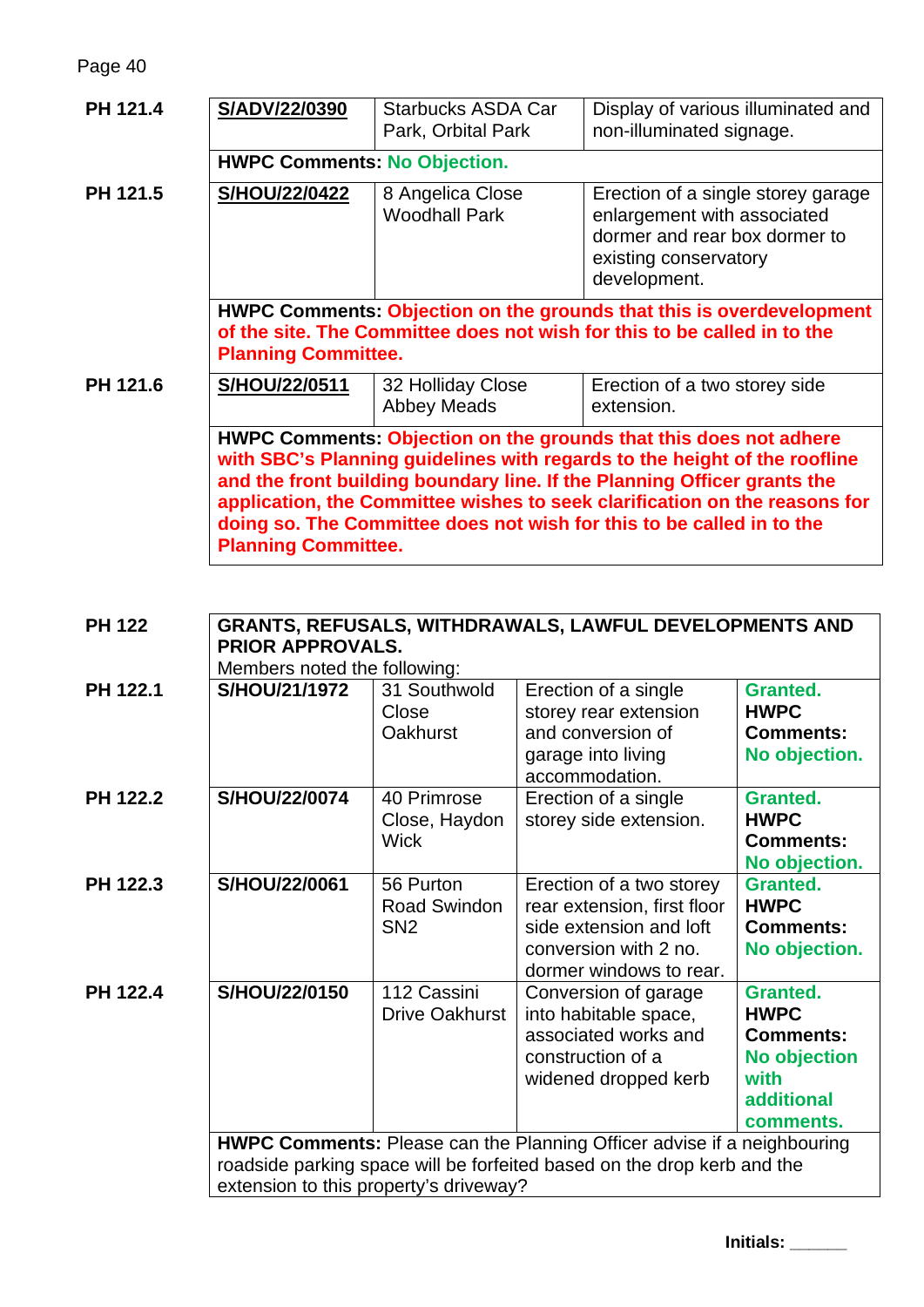| PH 122.5 | <b>S/HOU/22/0170</b>                                                                                                                                                                                   | 5 Polonez<br>Court, Haydon<br>End                 | Erection of a rear<br>dormer window and 3no<br>Velux Cabrio roof<br>balcony windows to<br>front elevation. | Granted.<br><b>HWPC</b><br>Comments:<br><b>No objection</b><br>with        |
|----------|--------------------------------------------------------------------------------------------------------------------------------------------------------------------------------------------------------|---------------------------------------------------|------------------------------------------------------------------------------------------------------------|----------------------------------------------------------------------------|
|          |                                                                                                                                                                                                        |                                                   |                                                                                                            | additional<br>comments.                                                    |
|          | <b>HWPC Comments:</b> Please could the Planning Officer advise on the guidance<br>of these types of property windows and how they could relate to the guidance<br>relating to front dormer extensions? |                                                   |                                                                                                            |                                                                            |
|          | S/HOU/22/0176                                                                                                                                                                                          | 34<br>Capesthorne<br>Drive Haydon<br><b>Wick</b>  |                                                                                                            | <b>Withdrawal of</b><br><b>Application</b>                                 |
| PH 122.6 | S/LDP/21/1993                                                                                                                                                                                          | 68 Wynwards<br>Road, Abbey<br><b>Meads</b>        | Certificate of lawfulness<br>(Proposed) for the<br>erection of a rear<br>dormer window                     | Granted.<br><b>HWPC - Not</b><br>required to<br>comment.                   |
| PH 122.7 | S/HOU/22/0300                                                                                                                                                                                          | 102 Severn<br>Avenue<br>Haydon Wick               | Certificate of lawfulness<br>(Proposed) for the<br>erection of a rear<br>dormer window.                    | <b>Granted.</b><br><b>HWPC</b><br><b>Comments:</b><br><b>No Objection.</b> |
| PH 122.8 | S/LDP/22/0305                                                                                                                                                                                          | 5 Honeylight<br><b>View Abbey</b><br><b>Meads</b> | Certificate of lawfulness (Proposed) for<br>the erection of a single storey rear<br>extension.             |                                                                            |

# **PH 123 COUNCILLOR REPORTS**

| <b>Councillor R Hailstone</b> | Nothing to report.                                                                                                                                                                                                                                                                                                 |
|-------------------------------|--------------------------------------------------------------------------------------------------------------------------------------------------------------------------------------------------------------------------------------------------------------------------------------------------------------------|
| <b>Councillor J Fuller</b>    | Requested the Officer chase Swindon Borough<br>Council's Planning Enforcement Department with<br>regards to 1B The Brow and 162 Avonmead – both<br>building renovations still going ahead, no action has<br>been taken despite both applications being<br>appealed and rejected by the Planning Inspectorate.      |
| <b>Councillor L Brown</b>     | The hedge line behind 6 High Street has been<br>exposed during recent building works so children<br>are able to access KGV Play Area outside of the<br>opening hours. This has been reported to the Head<br>of Parks & Open Spaces for actioning.                                                                  |
| <b>Councillor S McDermott</b> | Reported two items to Swindon Borough Council's<br><b>Planning Enforcement Department:</b><br>1) Greenmeadow Avenue, builders working on a<br>property need to reinstate the grass verge following<br>damaging.<br>2) 72 The Broadway, exit and builders waste is on<br>the open space at the top of Thames Avenue |
| <b>Councillor R Ross</b>      | Nothing to report.                                                                                                                                                                                                                                                                                                 |
| <b>Councillor E Baker Lee</b> | Nothing to report.                                                                                                                                                                                                                                                                                                 |
| <b>Councillor A John</b>      | Thanked the Committee for all it has achieved in<br>the last 12 months, especially during the pandemic,<br>look forward to the next municipal year.                                                                                                                                                                |

**Initials: \_\_\_\_\_\_**